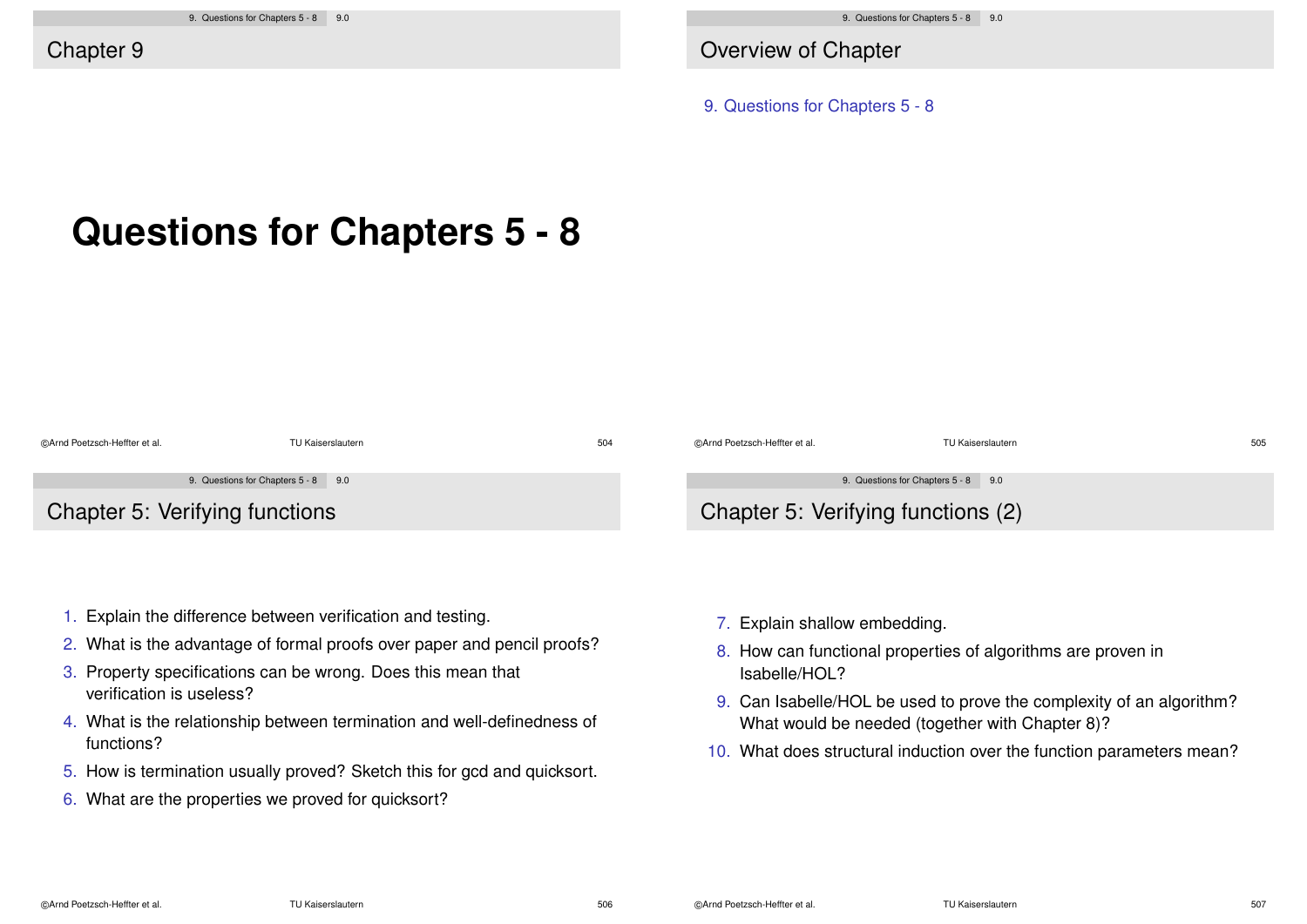### Chapter 6: Inductive definitions and fixed points

- 1. What is the relationship between sets and functions?
- 2. What is set comprehension?
- 3. How are sets be realized in Isabelle/HOL?
- 4. Whare is the relationship between sets and types (in Isabelle/HOL)?
- 5. What is the principle of extensionality for functions? Why is it important for verification?
- 6. Define injectivity as a predicate in Isabelle/HOL.

16. Give an example of an inductive definition.

18. What is a coinductive definition? framebreak

20. What is a transition system? Give examples. 21. Explain the syntax of LTL defined in the lecture.

23. What is a liveness property?

19. For which situation are coinductive definitions needed?

7. How are relations represented in Isabelle/HOL. What would be a different representation?

15. Why is it necessary to constrain inductive definition to the syntactic

17. What is the relationsship between recursive and inductive definitions?

# Chapter 6: Inductive definitions and fixed points (2)

- 8. How can the reflexive and transitive closure of a relation be defined? Can this be done in first order logic?
- 9. What is a well-founded relation?
- 10. What is a measure function?
- 11. Explain an application of well-founded relations?
- 12. What is a complete lattice? Give an example of a complete lattice.
- 13. Explain the Kaster/Tarski theorem. Why is it important? What is the relationship to inductive definitions?

| @Arnd Poetzsch-Heffter et al.                         | TU Kaiserslautern                                                        | 508 | @Arnd Poetzsch-Heffter et al.             | TU Kaiserslautern                   | 509 |
|-------------------------------------------------------|--------------------------------------------------------------------------|-----|-------------------------------------------|-------------------------------------|-----|
|                                                       |                                                                          |     |                                           |                                     |     |
|                                                       | 9. Questions for Chapters 5 - 8 9.0                                      |     |                                           | 9. Questions for Chapters 5 - 8 9.0 |     |
| Chapter 6: Inductive definitions and fixed points (3) |                                                                          |     | Chapter 7: Programming language semantics |                                     |     |
| 14.                                                   | . Explain the inductive definition of sets. What is the syntactic schema |     |                                           |                                     |     |

- 1. What is a programming language semantics? Who is a typical user of a semantics?
- 2. What is a deep embedding of a language into a specification framework such as Isabelle/HOL?
- 3. Explain big step semantics.
- 4. What can be expressed in small step semantics that is not directly expressable in big step semantics?

used?

schema?

22. What is a Kripke structure? How is it related to transition systems?